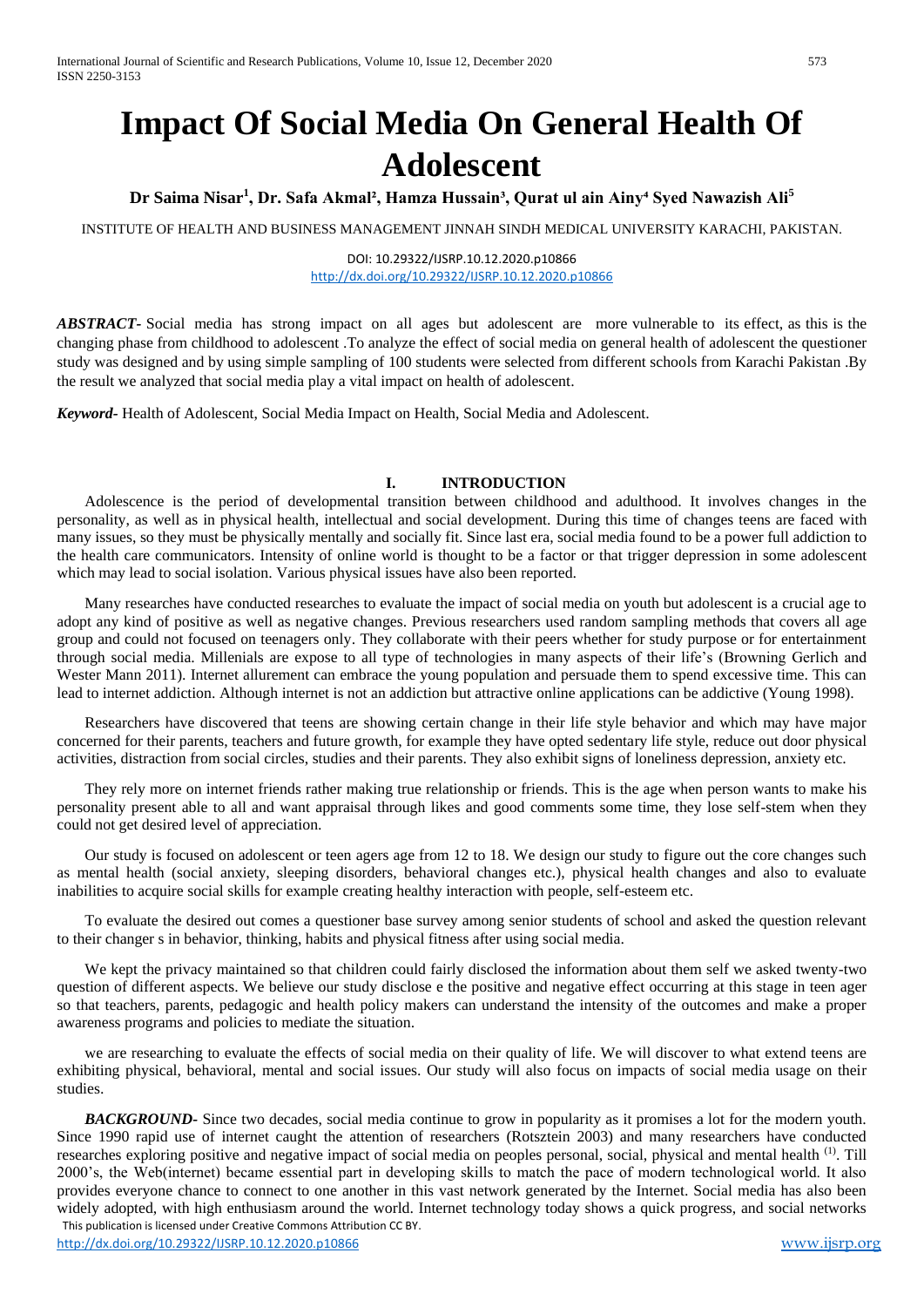International Journal of Scientific and Research Publications, Volume 10, Issue 12, December 2020 574 ISSN 2250-3153

increase their number of users on each day. Social networking is one of the main indicators of the technology era, attracts people of all ages while the virtual world goes beyond the real life via the applications it offers. It also has been described as an important part of a young person's life and a platform for experimentation, creative self-expression and identity formation. Informal learning opportunities, interest-based groups, development and maintenance of friendships  $(2)$  and fun but it can be dangerous when comes in wrong hands. In many studies Youth stand out to be the highest users among the web users. The adolescents found to be more involved in using different social networking sites and are more vulnerable to its negative outcomes. A study conducted on effect of social media on youth in University of Sargodha upon 380 students which have randomly selected for collection of primary data. In these 380 students, 53% students are 19 to 20 years old, 27% are 17 to 18 years old and remaining 20% are above 20. From these respondents, 49% are Male and remaining 51% are Female (3).

This research seeks to find out what use social media are in the lives of the youth. With the advent of information Technology (IT) almost everywhere, there has been a dramatic adjustment in the way we live.IT tools such as computers, Tablets and mobile phones have become valued elements in the lives of youths merely because it aids them to interact and communicate freely. School going teens spend more time on mobile gaming texting watching videos, sharing personal pictures etc, and this addiction has transformed their mental physical and social status Web-based technologies now encompass the socializing features of virtual spaces that have emerged as zones for information sharing, collaboration, and community formation and extension (Suter, Alexander, & Kaplan, 2005).

*OBJECTIVE OF STUDY*- The objective of the study is to explore the impact of social media on health of adolescents.

*Null Hypothesis-* There are no effect of social media on general health of adolescent.

*Alternate Hypothesis-* There are effects of social media on general health of adolescent.

#### **II. LITERATURE REVIEW**

Evidences shoes that there is a relationship between social media and its impacts on the behavior of youth. Therefore, peoples and target audience receive messages in real time and develop changes and tendencies. Tapscott (1998) Currently youth grow up with large number of contacts using different types of social media. They are conveniently adopting digital literacy and live in digital world in which elderly peoples are only naturalized citizens. Children had trust on internet. Those counties who have ICT (Information Communication Technology), social media furnish chances to contribute with those countries. Livingstone and Bober (2003) the main cause of generation gap in different ways such as lack of awareness, recognition of domestic rules, and in what children were really acting and what were parent's views about their children's activities, is social media. Social media made people forgot their rituals and traditions.

Berson and Berson (2005) present that high risk is associated with excessive use of internet, and with simple use of internet there is no risk. Early in childhood, they need guidance of someone as they did not have awareness about the risks. During teenage, they are not able to make life's decisions.

Elola and Oskoz (2008) said, Social media was very beneficial in establishing business relationship with other countries and social media has positive results in establishing and understanding cultural relationship.

Brady, Holcomb, and Smith (2010) said that efficient ways for education is provided by social media. Social media for Elearning is used by students.

Lusk (2010) stated that, students use social media for academic purpose. Social media helps students to learn and improve their communication skills. Student increase their learning skills by using new web tools provided by social media.

In views of Jacobsen and Forste (2011), while doing home work or in class two third of the students use social media which has negative impacts on grades.

According to Kalpidou, Costin, and Morris,grades and social media has a relationship, according to Ohio state University those students who spent time on social media has low grades comparative to those students who did not spent time on social media.

Waddington (2011) stated that, youth believe that social media is an important component of their culture; not a craze. It could improve their capabilities and they used it as an educational tool (4).

#### **III. METHODOLOGY**

 This publication is licensed under Creative Commons Attribution CC BY. *Sample Size and Study Design-* Our research-based survey study includes structured questionnaire to collect data from desired sample we collected data from students studying in schools of different socio-economic groups such as lower class, middle class and upper class. We collected data from all private sector schools of Karachi. We distributed 120 survey questionnaires in different schools of Karachi and received 110 questionnaires back from respondents, out of which 10 questionnaires were not completely filled so we receive complete response from 100 respondents.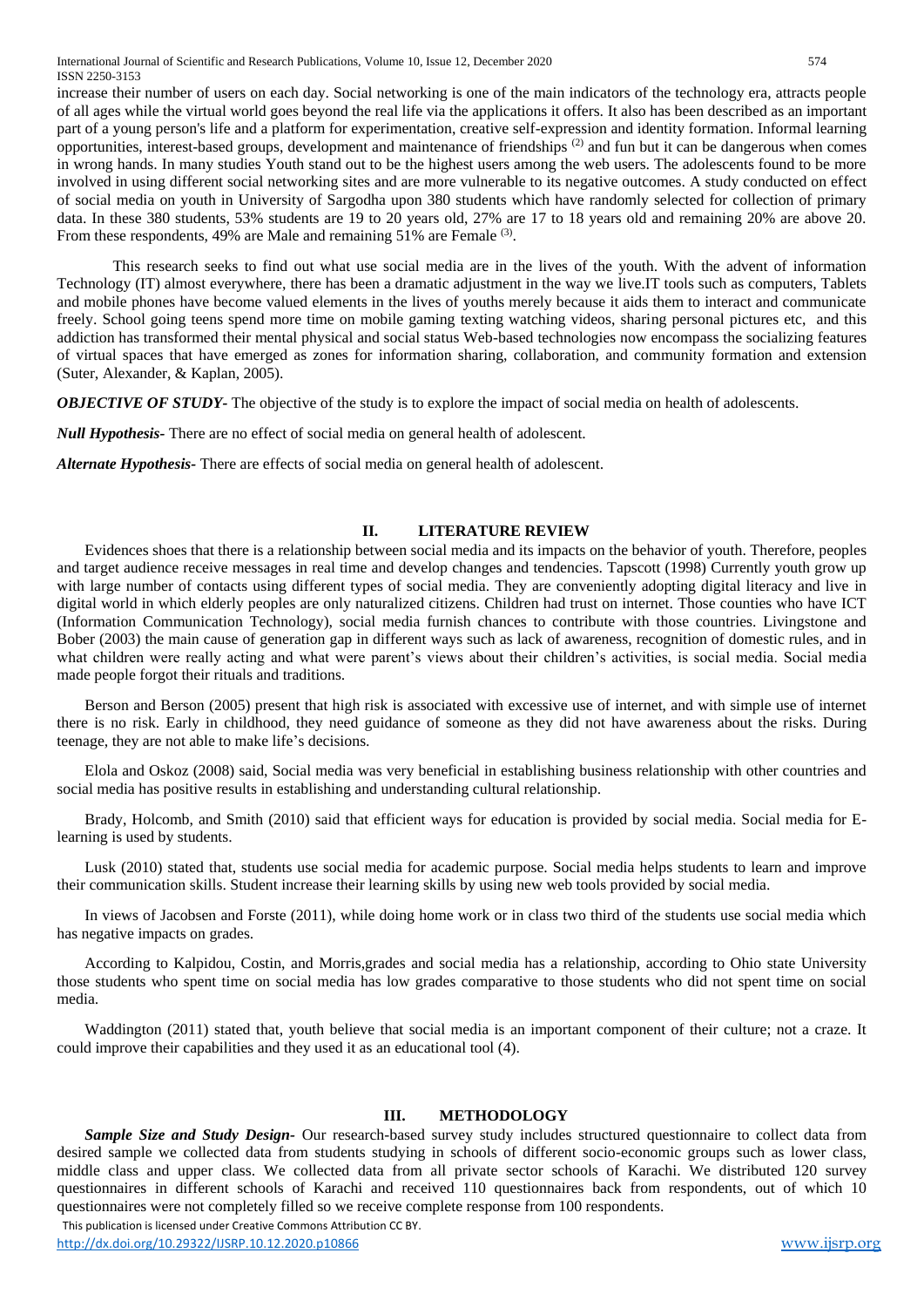International Journal of Scientific and Research Publications, Volume 10, Issue 12, December 2020 575 ISSN 2250-3153 We use random sampling technique to collect data from respondents aged between 12-18.

*Measures-* We distributed questionnaires in different private schools of Karachi and used dichotomous scale in which there are only YES or NO options so that students can choose 1 suitable option easily. We use internet effect scale to determine the effect of excessive use of social media on their health. We designed our questions to identify the different health issues which includes physical, mental, social and behavioral health issues, these questions were based on the Internet Scale IES (Internet Effect Scale). Out of 27 questions 5 were demographic questions which gives demographic details of respondents for e.g., age, gender, socio-economic status, siblings and family system. 123 were mental health questions to evaluate effect of social media on mental health of adolescent, 123 were behavioral health questions to observe changes in behavior of adolescent due to excessive use of social media, 123 were physical health questions to evaluate the negative impact on the physical health and 123 were social health question to check impact on social media on their social interactions in daily life, there are few questions which helps to evaluate the impact of excessive use of social media on academic performance of student.

#### **IV. RESULTS**

*AGE-* Out of 100 respondents 62 were between the age of 12 to 15 and 38 were between16 to 19 and 100% students responded to the questioner as shown in table in table and graph

**Statistics**

Age

| 100              |
|------------------|
| $\boldsymbol{0}$ |
| 1.3800           |
| 1.0000           |
| 1.00             |
| .48783           |
|                  |

**Age**

|       |          | Frequency | Percent | Valid Percent | <b>Cumulative Percent</b> |
|-------|----------|-----------|---------|---------------|---------------------------|
| Valid | 12 t0 15 | 62        | 62.0    | 62.0          | 62.0                      |
|       | 16 t0 18 | 38        | 38.0    | 38.0          | 100.0                     |
|       | Total    | 100       | 100.0   | 100.0         |                           |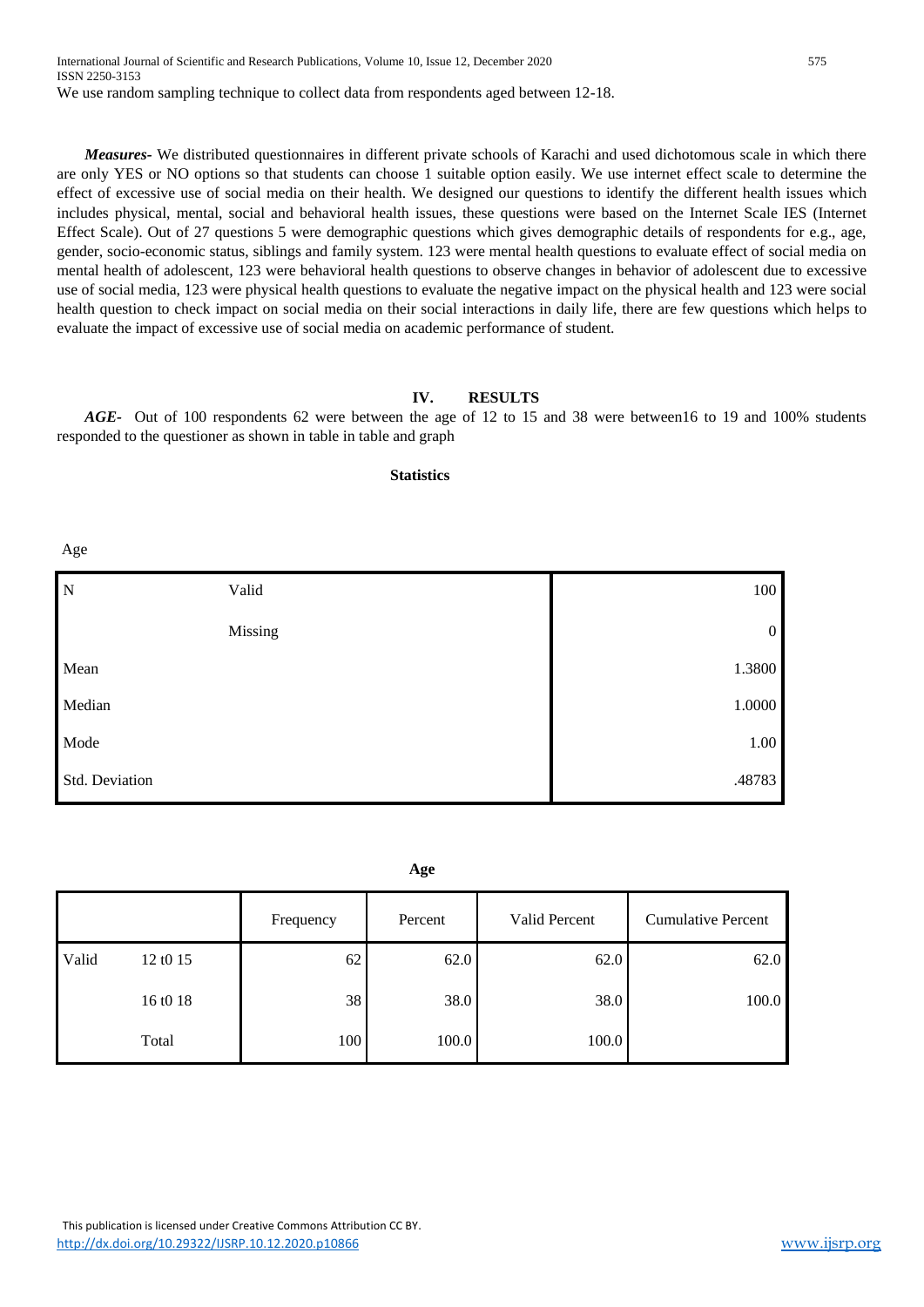

*GENDER-* out of 100, 48 were male and 58 were female and 100% responded to the questioner

#### **Statistics**

#### SEX

| $\mathbf N$    | Valid   | 100            |
|----------------|---------|----------------|
|                | Missing | $\overline{0}$ |
| Mean           |         | 1.5200         |
| Median         |         | 2.0000         |
| Mode           |         | 2.00           |
| Std. Deviation |         | .50212         |

|       |        | Frequency | Percent | Valid Percent | <b>Cumulative Percent</b> |
|-------|--------|-----------|---------|---------------|---------------------------|
| Valid | male   | 48        | 48.0    | 48.0          | 48.0                      |
|       | female | 52        | 52.0    | 52.0          | 100.0                     |
|       | Total  | 100       | 100.0   | 100.0         |                           |

 This publication is licensed under Creative Commons Attribution CC BY. <http://dx.doi.org/10.29322/IJSRP.10.12.2020.p10866> [www.ijsrp.org](http://ijsrp.org/)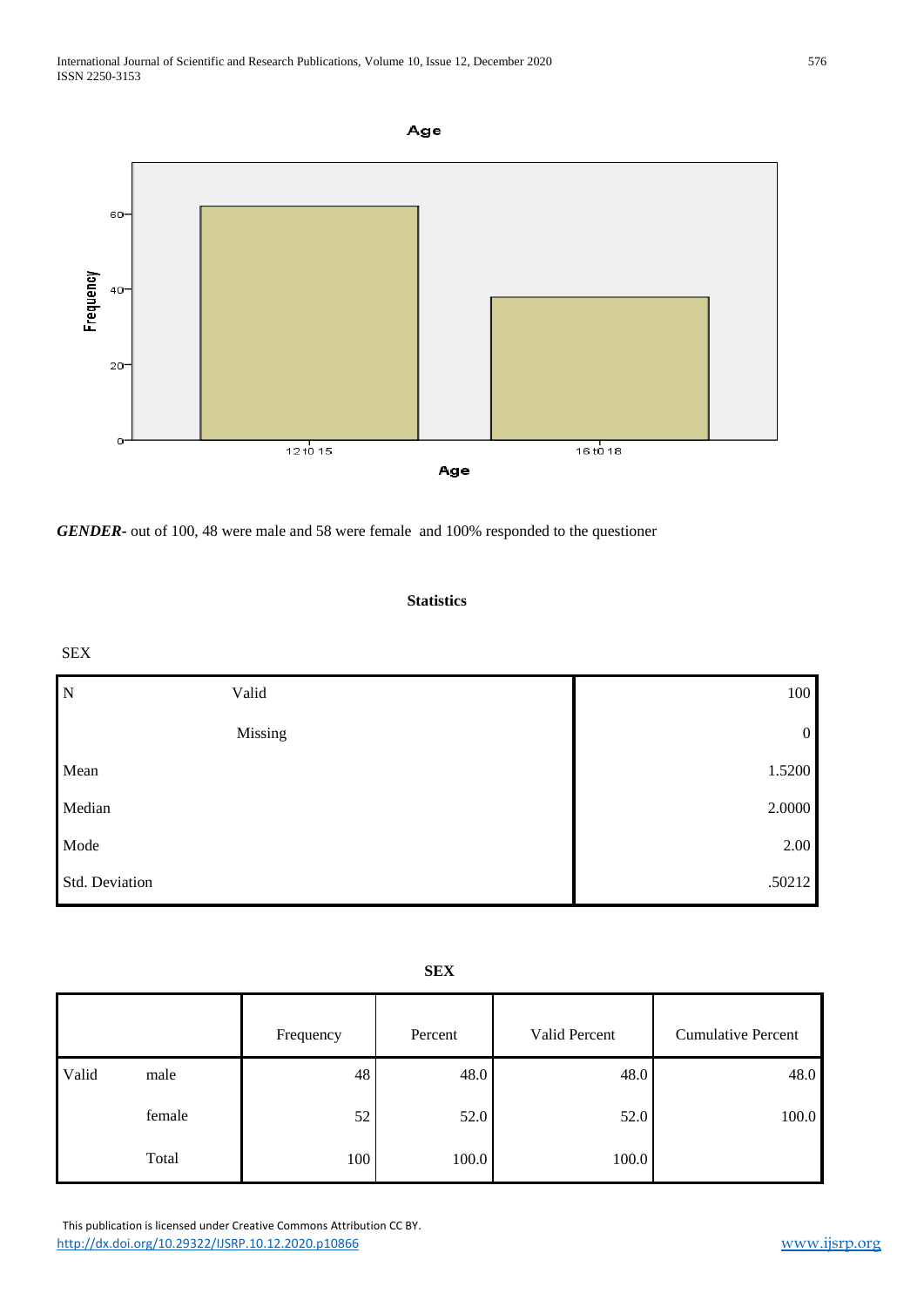

*CLASS-* we took three socioeconomic classes upper class ,middle class ,and lower class .most of the students belonged to middle class about 81 in number as shown in table and graph.

#### **Statistics**

#### Class

| $\overline{N}$ | Valid   | 100              |
|----------------|---------|------------------|
|                | Missing | $\boldsymbol{0}$ |
| Mean           |         | 1.8300           |
| Median         |         | 2.0000           |
| Mode           |         | 2.00             |
| Std. Deviation |         | .40339           |

#### **Class**

|       |              | Frequency | Percent | Valid Percent | <b>Cumulative Percent</b> |
|-------|--------------|-----------|---------|---------------|---------------------------|
| Valid | upper class  | 18        | 18.0    | 18.0          | 18.0                      |
|       | middle class | 81        | 81.0    | 81.0          | 99.0                      |
|       | lower class  |           | 1.0     | $1.0\,$       | 100.0                     |
|       | Total        | 100       | 100.0   | 100.0         |                           |

 This publication is licensed under Creative Commons Attribution CC BY. <http://dx.doi.org/10.29322/IJSRP.10.12.2020.p10866> [www.ijsrp.org](http://ijsrp.org/)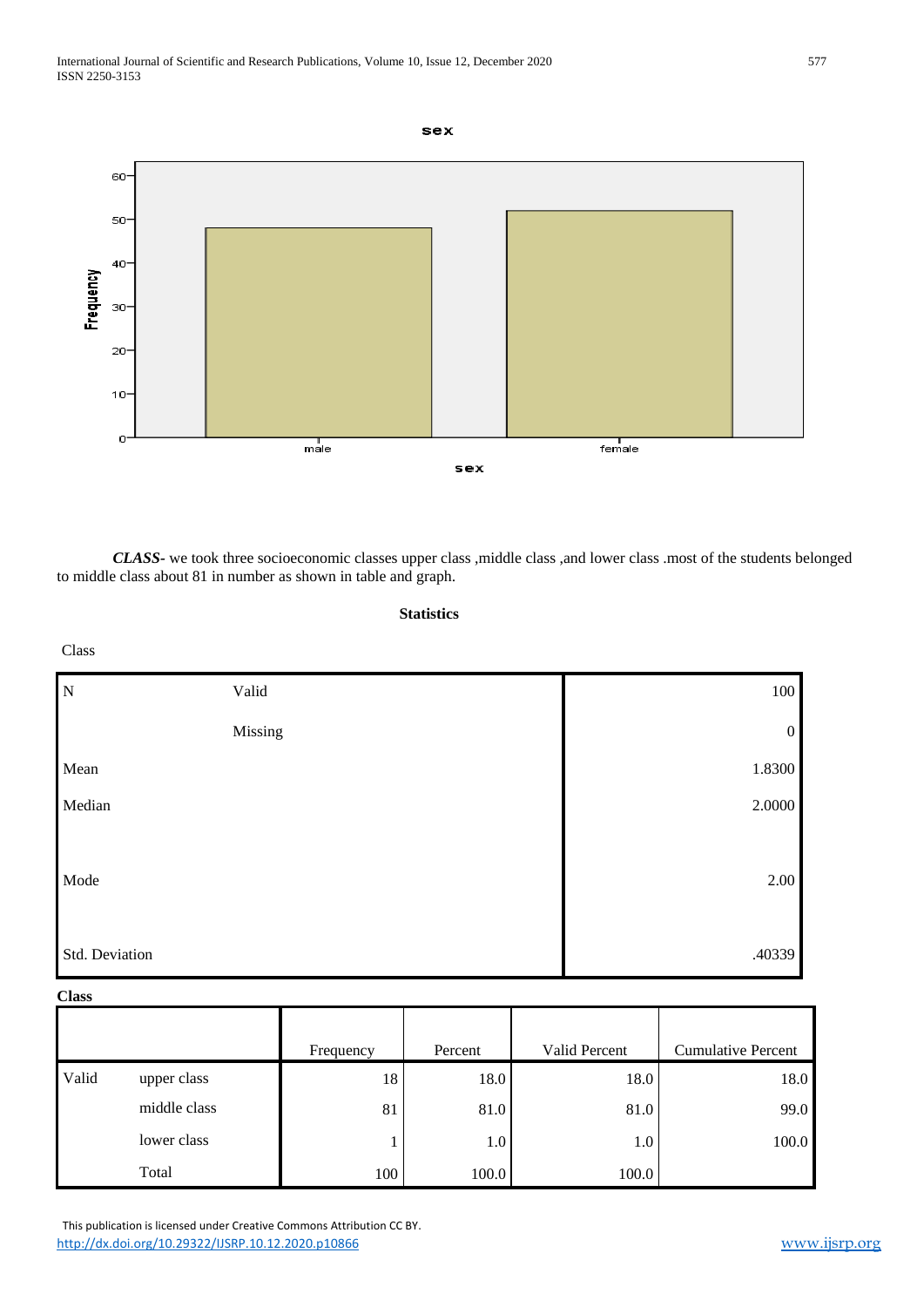#### class



*NO.OF SIBLING*- out of 100 students , students inform that only 6 don't have any sibling other 14 have 0ne and 22 have 2 ,31 have 3 and 15 have 4 and 4 have 5 and 6 have 6 siblings as shown in graph and table below.

**Statistics** 

| no.of siblings |         |              |
|----------------|---------|--------------|
| N              | Valid   | 100          |
|                | Missing | $\mathbf{0}$ |
| Mean           |         | 3.8500       |
| Median         |         | 4.0000       |
| Mode           |         | 4.00         |
| Std. Deviation |         | 1.72548      |

#### **no. of siblings**

|       | Frequency | Percent | Valid Percent | <b>Cumulative Percent</b> |
|-------|-----------|---------|---------------|---------------------------|
| Valid | h         | 6.0     | 6.0           | 6.0                       |
|       | 14        | 14.0    | 14.0          | 20.0                      |

 This publication is licensed under Creative Commons Attribution CC BY. <http://dx.doi.org/10.29322/IJSRP.10.12.2020.p10866> [www.ijsrp.org](http://ijsrp.org/)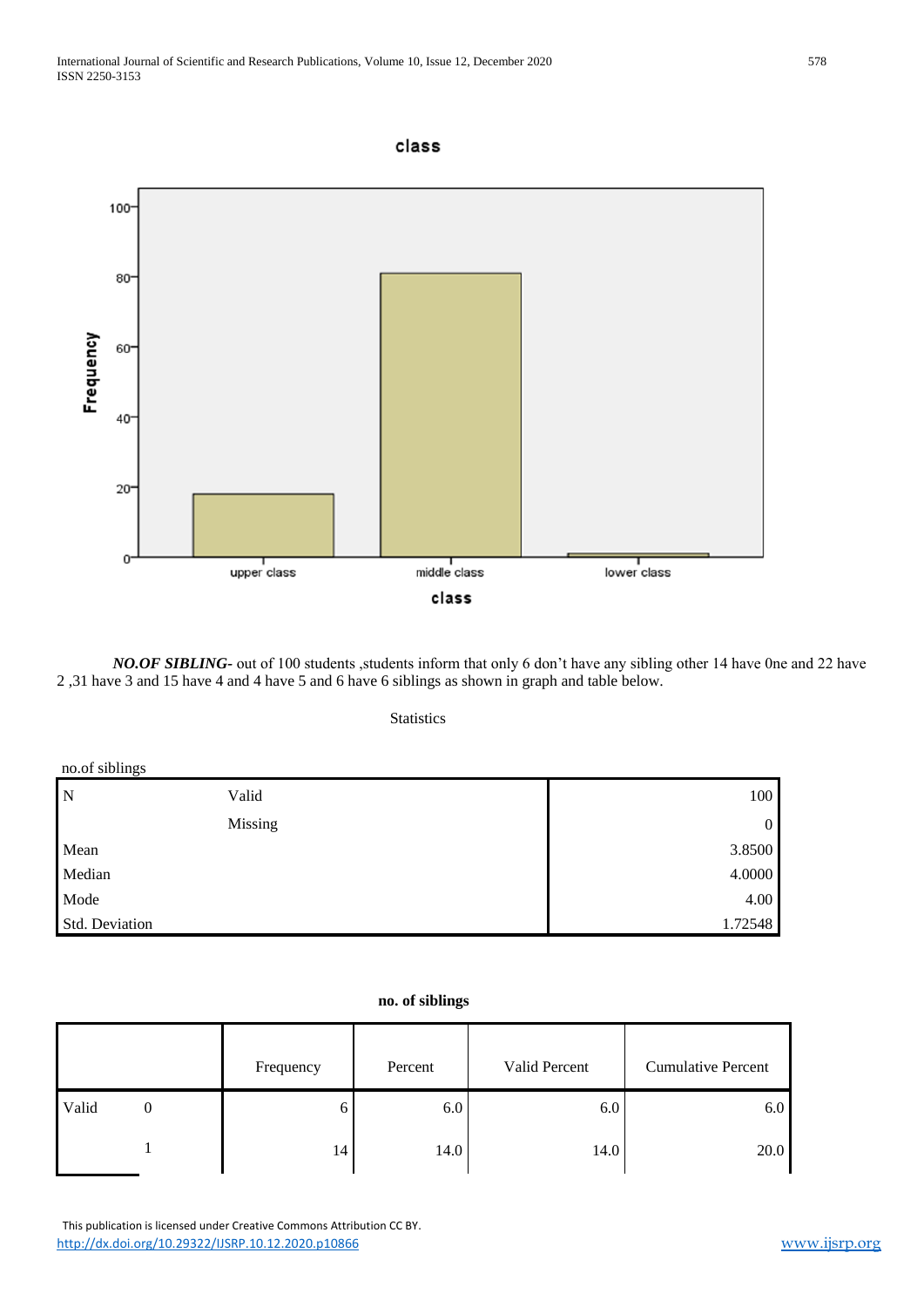| $\overline{2}$ | $22\,$         | 22.0      | 22.0      | 42.0      |
|----------------|----------------|-----------|-----------|-----------|
| $\mathfrak{Z}$ | 31             | 31.0      | $31.0\,$  | 73.0      |
| $\overline{4}$ | 15             | 15.0      | 15.0      | 88.0      |
| $\sqrt{5}$     | $\overline{4}$ | 4.0       | $4.0\,$   | 92.0      |
| 6              | $\sqrt{6}$     | $6.0\,$   | $6.0\,$   | 98.0      |
| $\tau$         | $\mathbf{1}$   | $1.0\,$   | $1.0\,$   | 99.0      |
| $11\,$         | 1              | $1.0\,$   | $1.0\,$   | $100.0\,$ |
| Total          | $100\,$        | $100.0\,$ | $100.0\,$ |           |

### no.of siblings



**Statistics** 

*FAMILY SYSTEM-* out of 100 students 61 belonged to nuclear family system and 39 were belonged to extended family system as shown below.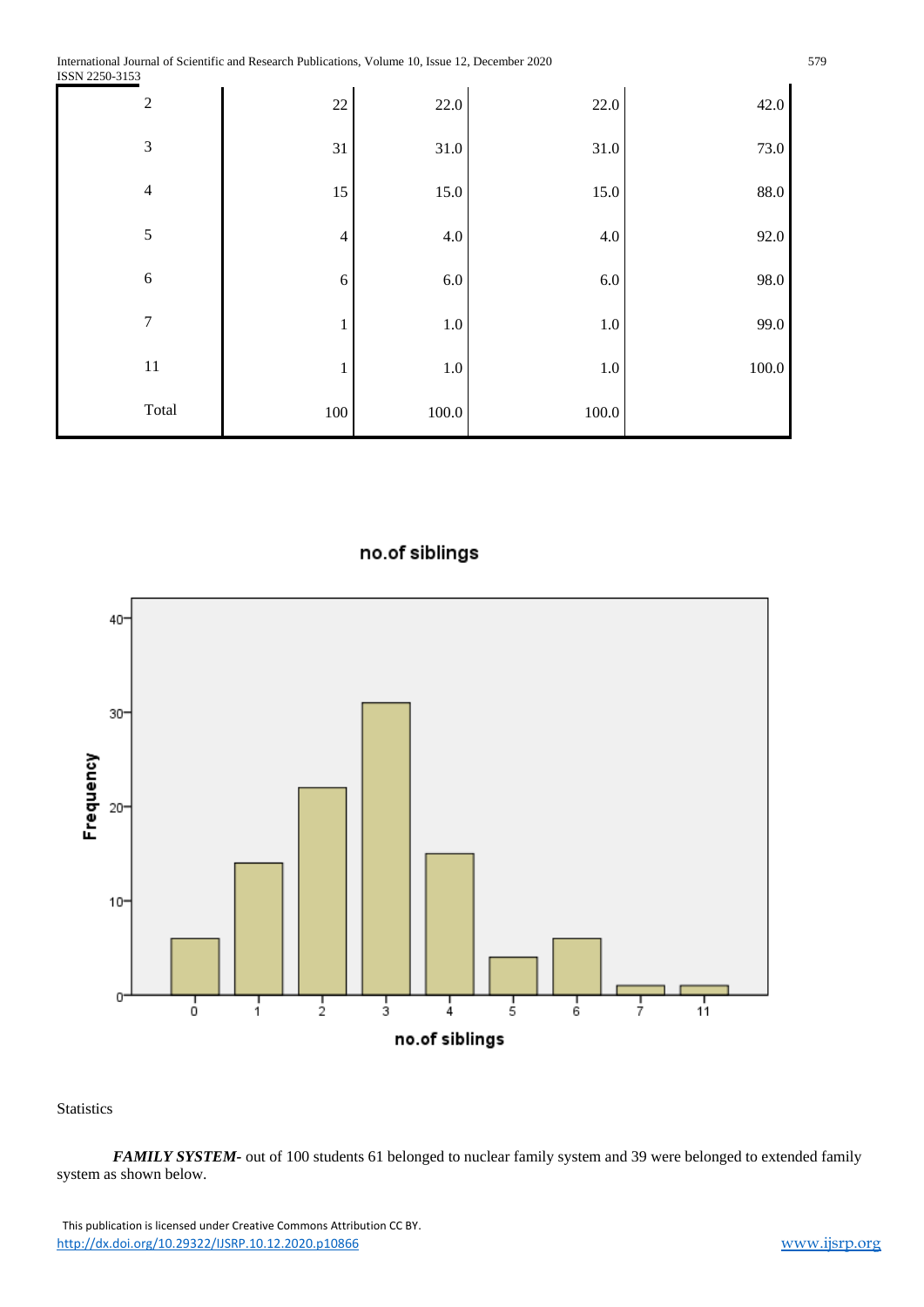Family system

| $\overline{N}$ | Valid   | 100            |
|----------------|---------|----------------|
|                | Missing | $\overline{0}$ |
| Mean           |         | 1.3900         |
| Median         |         | 1.0000         |
| Mode           |         | 1.00           |
| Std. Deviation |         | .49021         |

|       | family system |           |         |               |                           |  |
|-------|---------------|-----------|---------|---------------|---------------------------|--|
|       |               | Frequency | Percent | Valid Percent | <b>Cumulative Percent</b> |  |
| Valid | Nuclear       | 61        | 61.0    | 61.0          | 61.0                      |  |
|       | Extended      | 39        | 39.0    | 39.0          | 100.0                     |  |
|       | Total         | 100       | 100.0   | 100.0         |                           |  |



## family system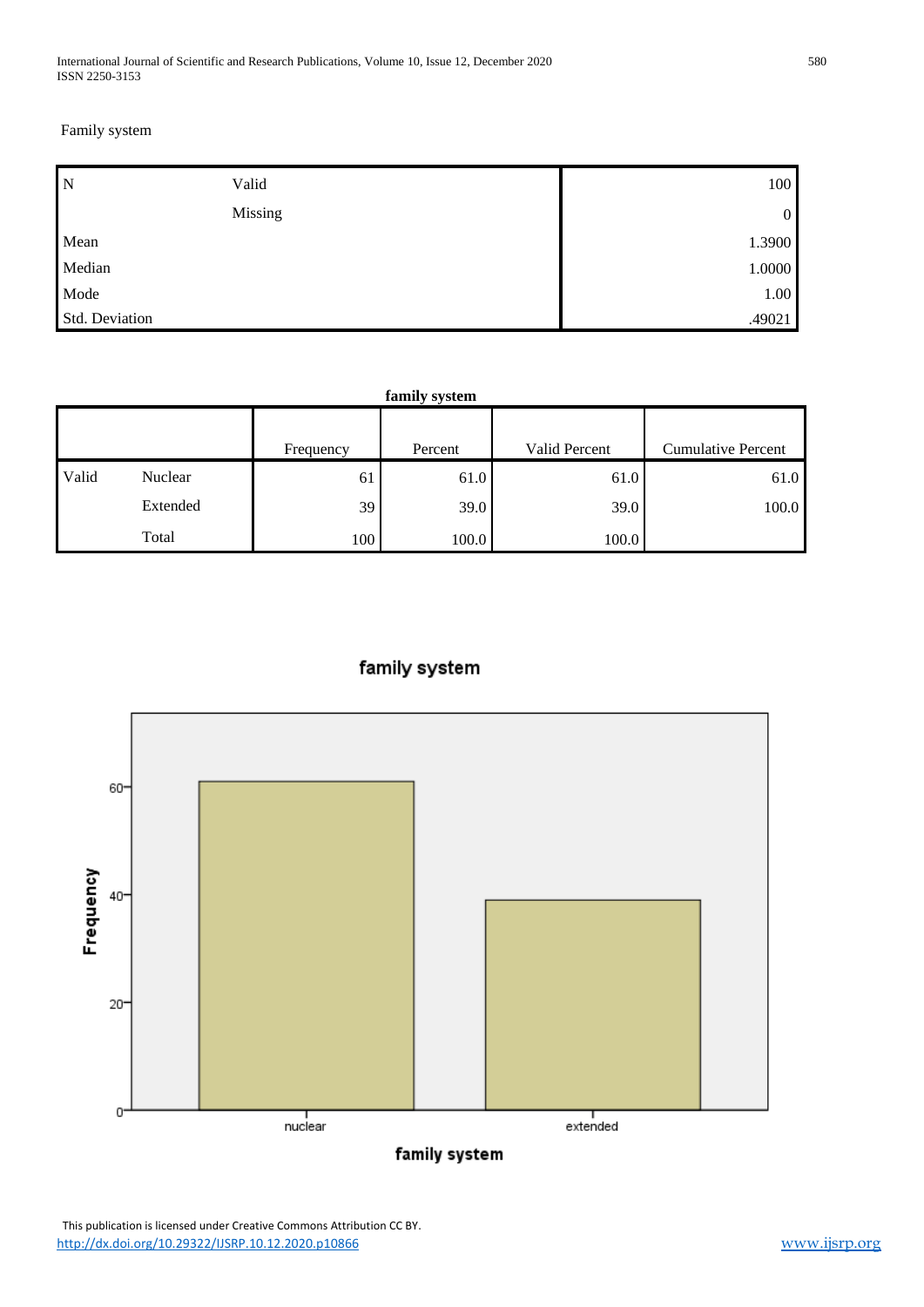*IMPACT ON GENERAL HEALTH-* This study shows that there are negative impacts of social media on the health of adolescent. Out of 100 respondents, most respondent have social problem (mean=10.7500) followed by mental problems (mean=8.90) then physical problem (mean=7.500) respondent also has educational problems (mean=3.34) and shows behavioral problem (mean=3.07). This shows that social media has impact on adolescence mental health, reduced their social interaction and outdoor activities but at the same time study shows that their education and learning abilities are not effected as their social behavior.

| <b>Descriptive Statistics</b> |     |       |         |         |         |                |          |  |  |
|-------------------------------|-----|-------|---------|---------|---------|----------------|----------|--|--|
|                               | N   | Range | Minimum | Maximum | Mean    | Std. Deviation | Variance |  |  |
| social problem                | 100 | 7.00  | 7.00    | 14.00   | 10.7500 | 1.39534        | 1.947    |  |  |
| physical problem              | 100 | 5.00  | 5.00    | 10.00   | 7.5500  | 1.55294        | 2.412    |  |  |
| mental problem                | 100 | 6.00  | 6.00    | 12.00   | 8.9000  | 1.32192        | 1.747    |  |  |
| Behaviouralproblem            | 100 | 2.00  | 2.00    | 4.00    | 3.0700  | .78180         | .611     |  |  |
| educational problem           | 100 | 2.00  | 2.00    | 4.00    | 3.3400  | .76831         | .590     |  |  |
| Valid N (listwise)            | 100 |       |         |         |         |                |          |  |  |
|                               |     |       |         |         |         |                |          |  |  |

#### **Descriptive Statistics**

|                     | Std. Deviation | Variance |
|---------------------|----------------|----------|
| social problem      | 1.39534        | 1.947    |
| physical problem    | 1.55294        | 2.412    |
| mental problem      | 1.32192        | 1.747    |
| Behavioral problem  | .78180         | .611     |
| educational problem | .76831         | .590     |
| Valid N (list wise) |                |          |

#### **V. CONCLUSION**

This descriptive study shows that excessive use of internet has strong negative influence on the health of adolescent. It has influence on the social, mental, physical and behavioral factors of health of adolescent, academic performance has also been affected by the massive use of social media. Above result shows that adolescent mostly have social problems after intrusion of internet as they prefer having online relationships rather than interacting with peoples for example interacting with friends and relatives etc. Second most common health issue identified in our result is mental disturbance, they face mood swings, depressive and anxiety due to long hours usage of internet. Adolescent found to have detrimental effect on physical health such as vision, headache, migraine, fatigue and backache. Adolescent also face different behavioral issues. Other health issues excessive use of internet also declines the educational performance of students such as lack of interest in homework and bad grades.

*DISCUSSION-* As we know health is the name of mental, physical and social wellbeing. By introduction of social media in our society the health of the people is facing devastating effect and teen agers who are at the stage of transformation from childhood to adulthood cannot maintain appropriate usage of internet. Youth is depriving of social interaction by which they can share ideas acquire information also be exposed to many opportunities in vicinity, but the internet is unregulated world it has no form of morals and laws and relationship constrain that are essential to healthy behavior. Adolescent are exposed to variety of content for example aggressive gaming videos verbal outburst that can lead to serious mental breakdown, they may have anxiety attach and depression. In education internet usage can be advantageous but inability of young people to evaluate the contents and